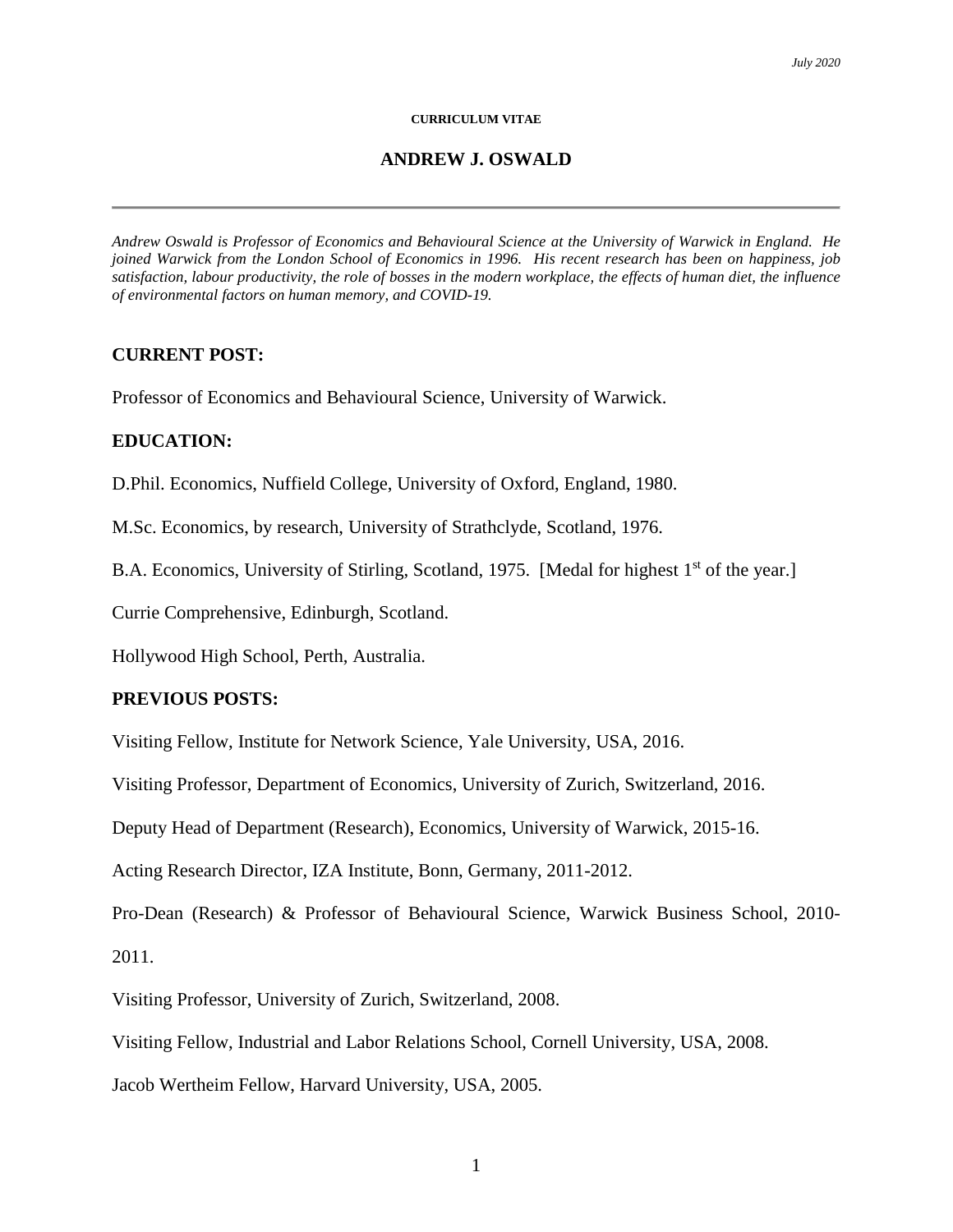Associate, Institute of Economics and Statistics, Oxford University, 1991-1995.

Senior Research Fellow, Centre for Economic Performance, London School of Economics, 1991-1995.

De Walt Ankeny Professor of Economics, Dartmouth College, USA, 1989-1991.

Senior Research Fellow, Centre for Labour Economics, London School of Economics, 1985- 1989.

Visiting Professor, Institute for International Economic Studies, University of Stockholm, Sweden, 1984.

Visiting Lecturer, Department of Economics, and Research Associate, Industrial Relations Section, Princeton University, USA, 1983-1984.

Junior Research Fellow, St. John's College, Oxford, 1981-1985.

Research Officer, Institute of Economics and Statistics, University of Oxford, 1979-1985.

Lecturer in Economics, Balliol College, Oxford, 1978-1980.

#### **AWARDS/HONOURS/ADVISORY BOARDS:**

Member of the Scientific Advisory Board, IZA Institute and Deutsche Post Foundation, Bonn,

Germany, 2016-.

Member of the Scientific Advisory Board, WWCW (What Works Centre for Wellbeing),

London.

Honorary Doctorate, University of Basel, Switzerland, 2013.

Honorary Professor in the School of Management, Swansea University, 2017-.

Honorary Visiting Professor of Economics and Behavioural Science, Cass Business School,

London, 2012-2018.

ESRC Professorial Research Fellowship 2006 – 2009.

ISI Highly Cited Researcher.

Research Associate, IZA, Germany, 2006-.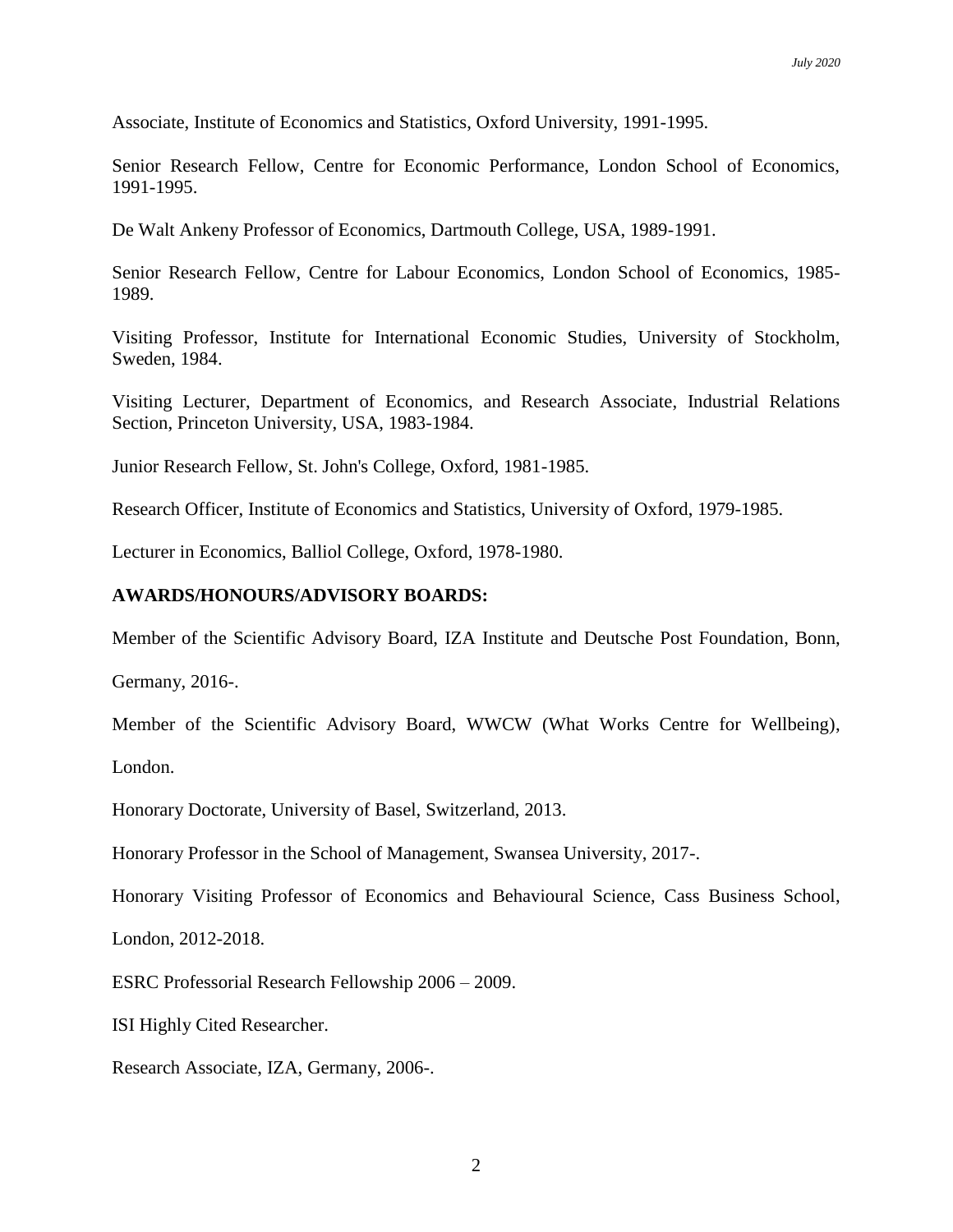Research Associate, National Bureau of Economic Research, Cambridge: Mass, USA, 1989-91.

Richard Lester Prize, Princeton University, 1995.

Medal of the University of Helsinki, 1996.

Best Article of the Year, Applied Psychology: An International Review, 1996.

British Academy /Leverhulme Senior Research Fellowship, 2002.

Listed in *Who's Who*.

Member of the FT Economists' Forum.

Member of the Stiglitz Commission on the Measurement of Economic Performance and Social Progress.

## **BOARD OF REVIEWING EDITORS:**

Science, 2010-

## **EDITORIAL-BOARD MEMBERSHIPS:**

Industrial Relations: A Journal of Economy and Society, 1989 -

Australian Economic Review, 2015-

Economic Journal, 1986–1991.

European Economic Review, 1988–1994.

Oxford Economic Papers, 1981–1990.

Small Business Economics, 1993 – 2000.

Industrial Relations Journal, 2003 – 2008.

Pakistan Development Review, 2004 – 2008.

Journal of Positive Psychology, 2005 – 2010.

## **BOOKS:**

*The Wage Curve* (co-authored with D. Blanchflower), MIT Press, 1994. Awarded Princeton University's Lester Prize, 1995.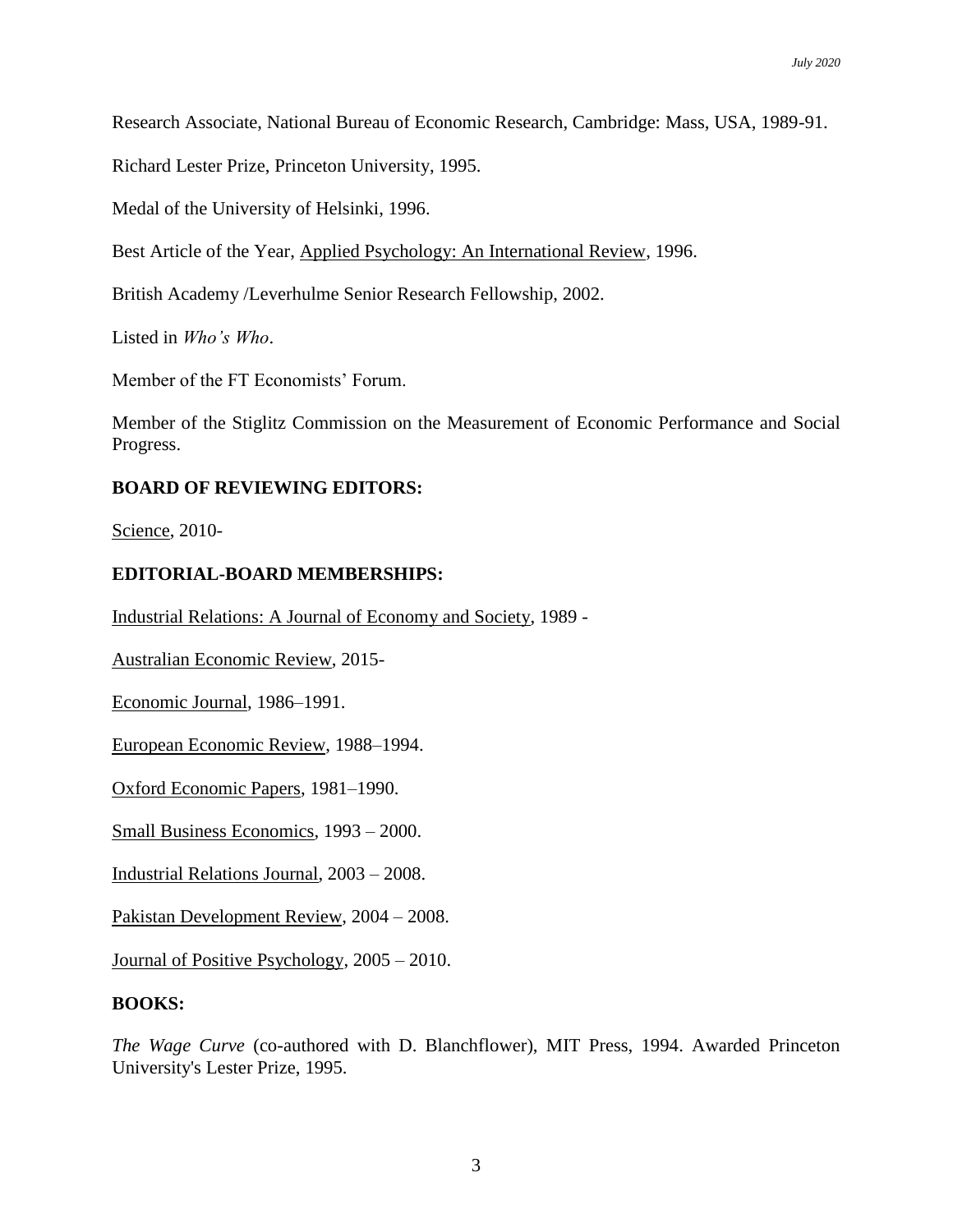*Surveys in Modern Economics*: Volumes 1 and 2 (edited), Basil Blackwell, 1991.

*Pay Determination and Industrial Prosperity* (co-authored with A. Carruth), Oxford University Press, 1989.

*The Causes of Unemployment* (edited jointly with C. Greenhalgh and R. Layard), Oxford University Press, 1983.

## **JOURNAL ARTICLES:**

**2020**

Trends in Extreme Distress in the United States, 1993-2019 (with D.G. Blanchflower). American Journal of Public Health, forthcoming.

Happy Lottery Winners and LT Bias (with S. Kim). Review of Income and Wealth, forthcoming.

Is There a Link Between Air Pollution and Impaired Memory? Evidence on 34,000 English Citizens (with N. Powdthavee). Ecological Economics, 169, article number 106485.

Rational Randomization by Journal Editors: A Mathematical Derivation -- A Response to Osterloh and Frey's Discussion Paper on 'Borrowed Plumes'. Research Policy, 49, article number UNSP 103869.

How Common Are Bad Bosses? (with B. Artz and A.H. Goodall). Industrial Relations: A Journal of Economy and Society, 59, 3-39.

## **2019**

Unhappiness and Pain in Modern America: A Review Essay, and Further Evidence, on Carol Graham's Happiness for All? (with D.G. Blanchflower). Journal of Economic Literature, 57, 385-402.

Was Brexit Triggered by the Old and Unhappy? Or by Financial Feelings? (with F. Liberini, E. Proto, and M. Redoano). Journal of Economic Behavior & Organization, 161, 287-302.

Does Eating Fruit and Vegetables Also Reduce the Longitudinal Risk of Depression and Anxiety? A Commentary on 'Lettuce be Happy' (with R. Mujcic). Social Science & Medicine, 222, 346-348.

## **2018**

Is Envy Harmful to a Society's Psychological Health and Wellbeing? A Longitudinal Study of 18,000 Adults (with R. Mujcic). Social Science & Medicine, 198, 103-111.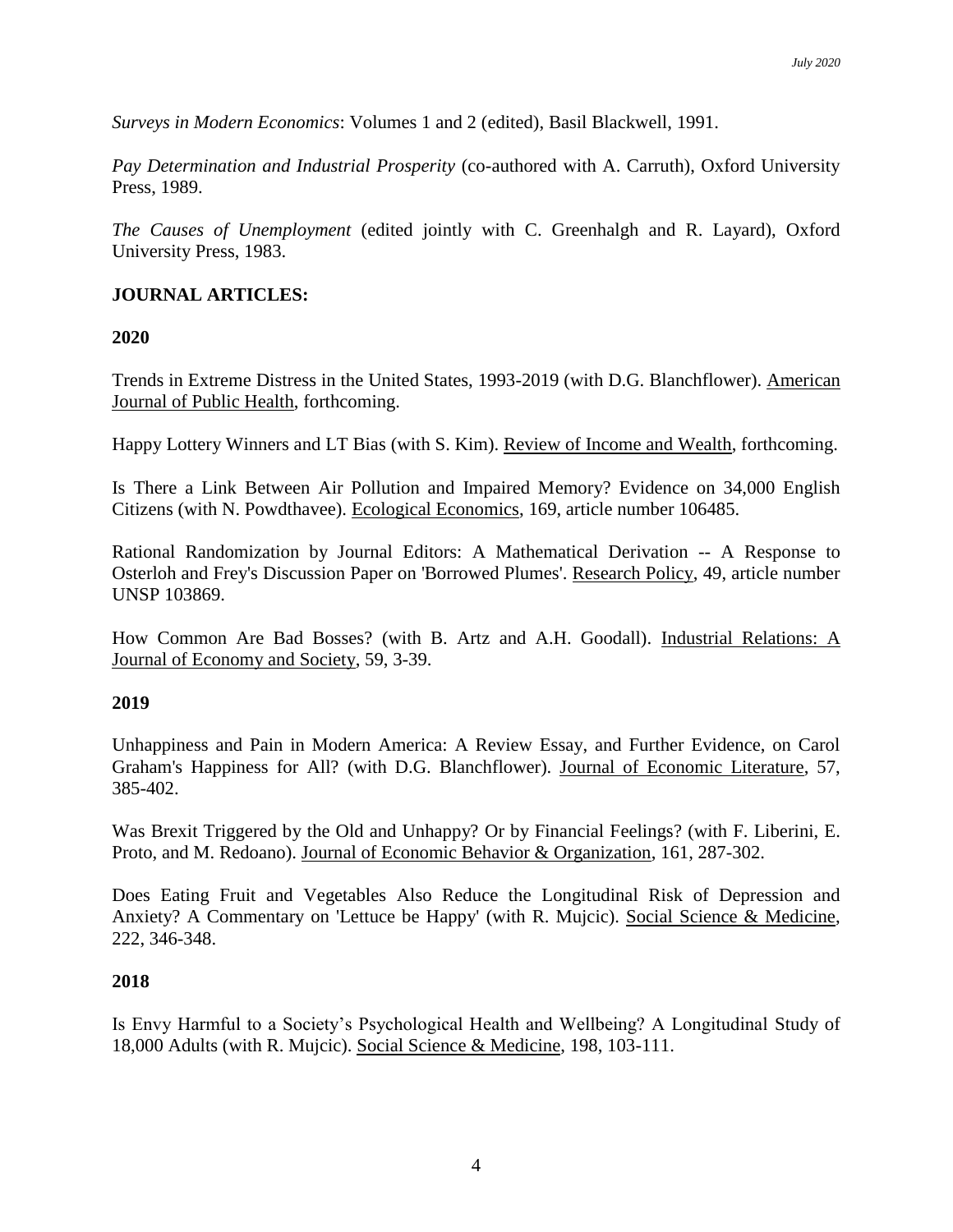Female Babies and Risk-Aversion: Causal Evidence from Hospital Wards (with D. Haig and G. Pogrebna). Journal of Health Economics, 58, 10-17.

Do Women Ask? (with B. Artz and A. Goodall). Industrial Relations: A Journal of Economy and Society, 57, 611-636.

Women Ask for Raises as Often as Men, But are Less Likely to Get Them (with B. Artz and A. Goodall). Harvard Business Review, digital article, June 2018.

# **2017**

Longitudinal Evidence for a Midlife Nadir in Human Well-being: Results from Four Data Sets (with T. Cheng and N. Powdthavee). Economic Journal, 127, 126-142.

Boss Competence and Worker Well-being (with B. Artz and A. Goodall). Industrial & Labor Relations Review, 70, 419-450.

National Happiness and Genetic Distance: A Cautious Exploration (with E. Proto). Economic Journal, 127, 2127-2152.

## **2016**

Evolution of Happiness and Well-being after Increases in the Consumption of Fruit and Vegetables (with R. Mujcic). American Journal of Public Health, 106, 1504-1510.

If Your Boss Could do Your Job, You are More Likely to be Happy at Work (with B. Artz and A. Goodall). Harvard Business Review, Dec., Digital Article.

Age and Antidepressants: A New Form of Evidence for U-Shaped Well-being Through Life (with D. Blanchflower). Journal of Economic Behavior and Organization, 127, 46-58.

Laboratory Evidence for Emotional Externalities: An Essay in Honour of EJ Mishan (with E. Proto and D. Sgroi). Singapore Economic Review (Special Issue in Honour of Mishan), 61, Article Number: 1640015.

# **2015**

Happiness and Productivity (with E. Proto and D. Sgroi). Journal of Labor Economics, 2015, 33, 789-822.

Misbehaving: The Making of Behavioral Economics. A Review. Science, 2015, 348, 1099-1099.

National Well-being Policy and a Weighted Approach to Human Feelings (with G. O'Donnell). Ecological Economics, 2015, 120, 59–70.

## **2014**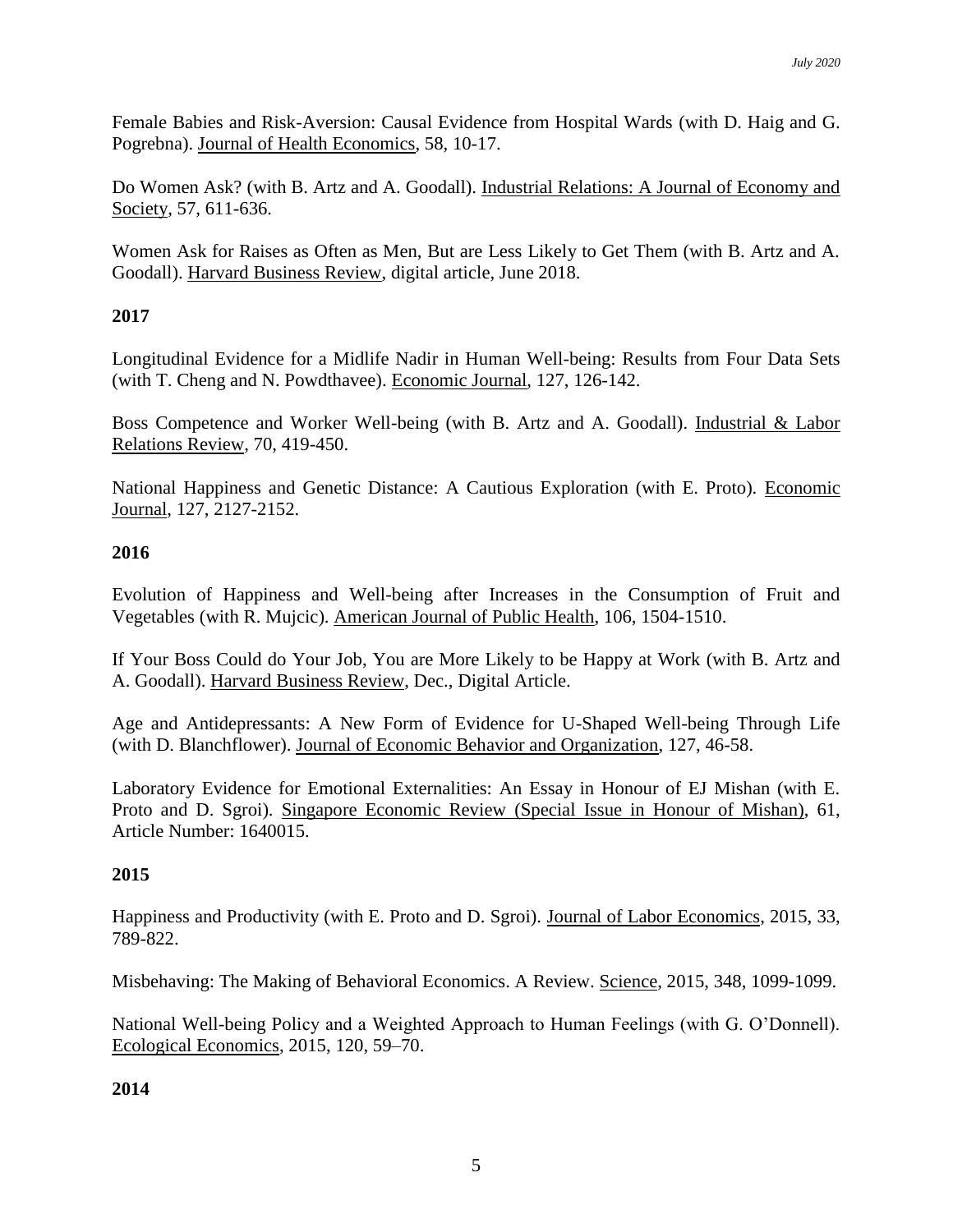Happiness as a Driver of Risk-Avoiding Behaviour (with R. Goudie, S. Mukerjee, J Emmanuel De Neve, and S. Wu). Economica, 2014, 81, 674-697.

Individual and Societal Wisdom: Explaining the Paradox of Human Aging and High Well-being (with D.V. Jeste). Psychiatry: Interpersonal and Biological Processes, 2014, 77, 317-330.

## **2013**

How Should Peer Review Panels Behave? (with D. Sgroi). Economic Journal, 2013, 123, F255- F278.

Is Psychological Well-being Linked to the Consumption of Fruit and Vegetables? (with D. Blanchflower and S. Stewart-Brown). Social Indicators Research, 2013, 114, 785-801.

## **2012**

Evidence for a 'Midlife Crisis' in Great Apes Consistent with the U-Shape in Human Well-being (with A. Weiss and colleagues), Proceedings of the National Academy of Sciences of the USA, 2012, 109, 19949-19952.

Estimating the Influence of Life Satisfaction and Positive Affect Upon Later Income Using Sibling Fixed Effects (with J. De Neve). Proceedings of the National Academy of Sciences of the USA, 2012, 109, 19949-19952.

Are Happiness and Productivity Lower among Young People with Newly-Divorced Parents? An Experimental and Econometric Approach (with E. Proto and D. Sgroi). Experimental Economics, 2012, 15, 1-23.

Do People Become Healthier After Being Promoted? (with Christopher Boyce). Health Economics, 2012, 21, 580-596.

## **2011**

Well-being across America (with Steve Wu). Review of Economics and Statistics, 2011, 93, 1118-1134.

Why Do Leaders Matter? A Study of Expert Knowledge in a Superstar Setting (with Larry Kahn and Amanda Goodall). Journal of Economic Behavior and Organization, 2011, 77, 265-284.

International Happiness: A New View on the Measure of Performance (with David G. Blanchflower). Academy of Management Perspectives, 2011, 25, 6-22.

Dark Contrasts: The Paradox of High Rates of Suicide in Happy Places (with Mary Daly, Daniel Wilson and Steve Wu). Journal of Economic Behavior and Organization, 80, 435-442, 2011.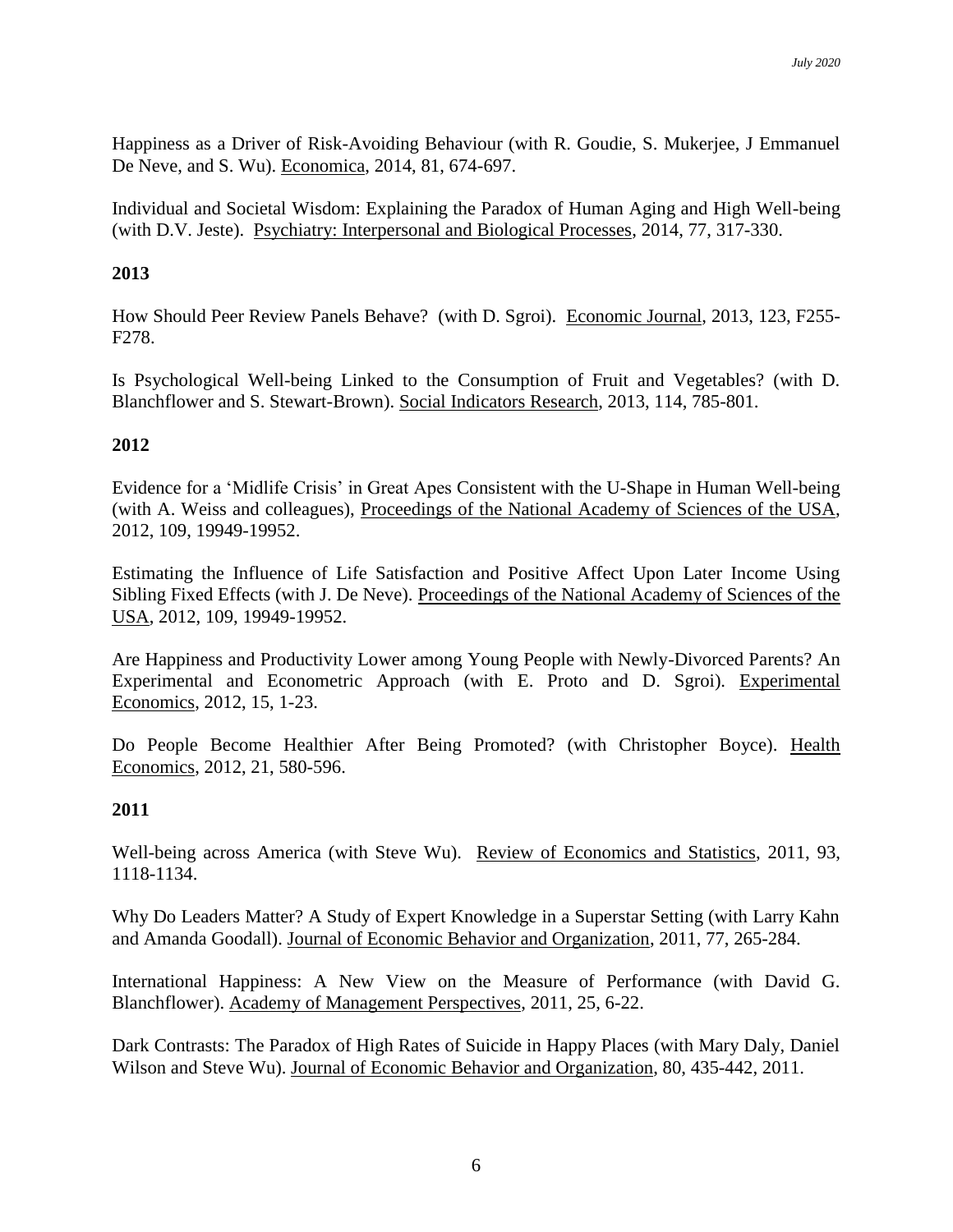## **2010**

Objective Confirmation of Subjective Measures of Human Well-being: Evidence from the USA (with Steve Wu). Science, 2010, 327, 576-579.

Daughters and Left-Wing Voting (with Nattavudh Powdthavee). Review of Economics and Statistics, 2010, 92, 213-227.

Emotional Prosperity and the Stiglitz Commission. British Journal of Industrial Relations, 2010, 4, 651-669.

Hedonic Capital, Adaptation and Resilience (with Liam Graham). Journal of Economic Behavior and Organization, 2010, 76, 372-384.

A Suggested Method for the Measurement of World-Leading Research (Illustrated with Data on Economics). Scientometrics, 2010, 84, 99-113.

## **2009**

Imitative Obesity and Relative Utility (with David Blanchflower and Bert Van Landeghem). Journal of the European Economic Association, 2009, 7(2-3), 528-538.

The Elite Brain Drain (with Bruce Charlton and Roz Hunter). Economic Journal, 2009, 119(538), F231-251.

The U-Shape Without Controls: A Reply to Glenn (with David Blanchflower). Social Science & Medicine, 2009, 69, 486-488.

A Lecture on the Economics of Happiness. Ekonomia, 2009, 12, Summer.

## **2008**

Mortality and Immortality: The Nobel Prize as an Experiment into the Effect of Status upon Longevity (with Matthew Rablen), Journal of Health Economics, 2008, 27(6), 1462-1471.

Does Happiness Adapt? A Longitudinal Study of Disability with Implications for Economists and Judges (with Nattavudh Powdthavee), Journal of Public Economics, 2008, 92, 1061-1077.

Does Wage Rank Affect Employees' Well-Being? (with G.D.A. Brown, J. Gardner and J. Qian), Industrial Relations, 2008, 47, 355-389.

Death, Happiness, and the Calculation of Compensatory Damages (with Nattavudh Powdthavee), Journal of Legal Studies, 2008, 37, S217-S252.

Human Well-being and Causality in Social Epidemiology, International Journal of Epidemiology, 2008, 36, 1253-1254.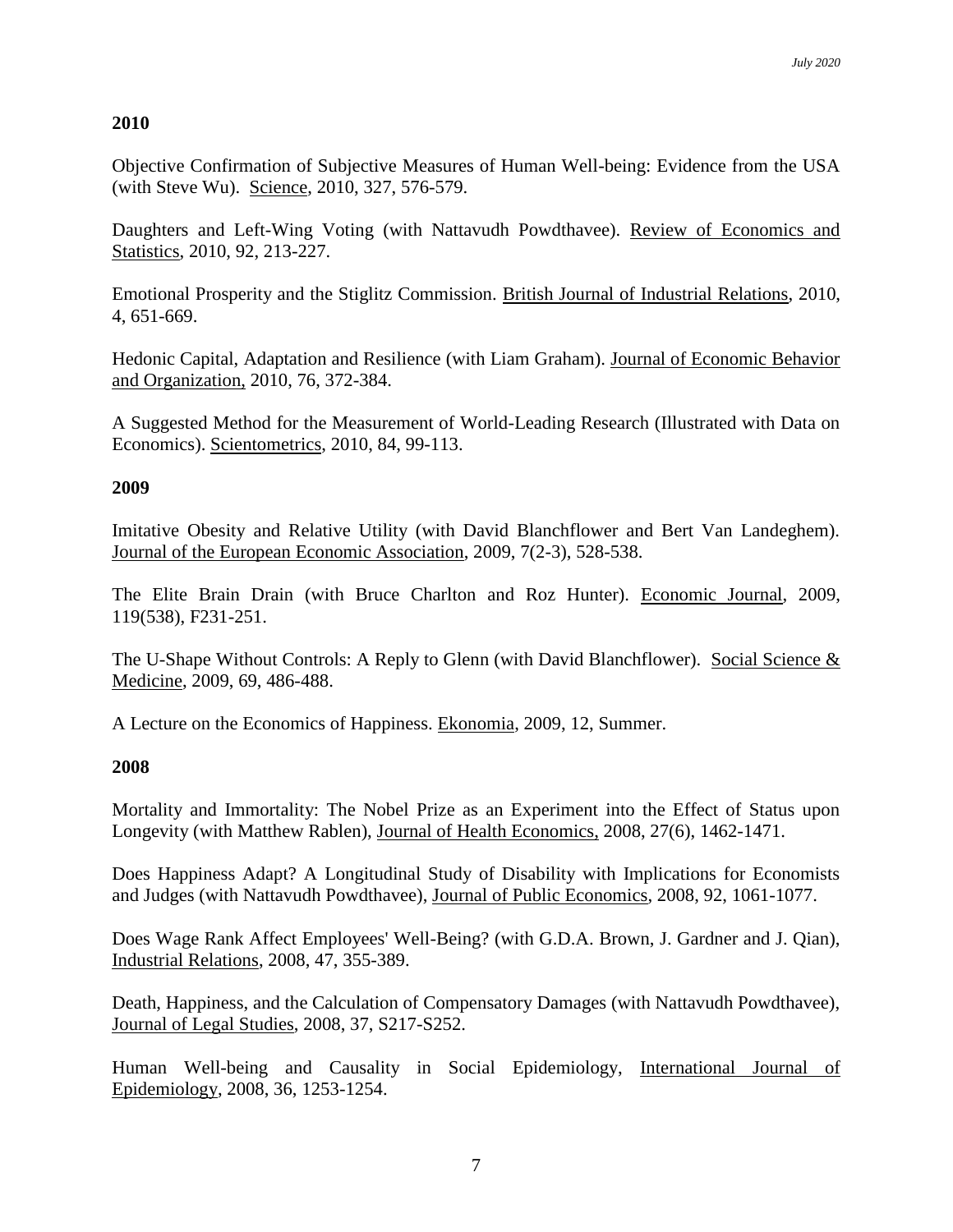Hypertension and Happiness across Nations (with David Blanchflower), Journal of Health Economics, 2008, 27, 218-233.

On the Curvature of the Reporting Function from Objective Reality to Subjective Feelings, Economics Letters, 2008, 100, 369-372.

Is Well-Being U-Shaped over the Life Cycle? (with David Blanchflower), Social Science & Medicine, 2008, 66, 1733-1749.

## **2007**

Commentary: Human Well-being and Causality in Social Epidemiology, International Journal of Epidemiology, 2007, 36, 1253-1254.

Obesity, Unhappiness, and The Challenge of Affluence: Theory and Evidence (with Nattavudh Powdthavee), Economic Journal, 2007, 117(521), F441-454.

Money and Mental Well-being: A Longitudinal Study of Medium-Sized Lottery Wins (with Jonathan Gardner), Journal of Health Economics, 2007, 26, 49-60.

An Examination of the Reliability of Prestigious Scholarly Journals: Evidence and Implications for Decision-Makers, Economica, 2007, 74, 21-31.

## **2006**

Do Divorcing Couples Become Happier By Breaking Up? (with Jonathan Gardner), Journal of the Royal Statistical Society: Series A, 2006, 169(2), 319-336.

## **2005**

Regional Wages and the Need for a Better Area Cost Adjustment (with David Blanchflower), Public Money and Management, 2005, 25, 86-88.

Happiness and the Human Development Index: The Paradox of Australia (with David Blanchflower), Australian Economic Review, 2005, 38, 307-319.

## **2004**

Well-being over Time in Britain and the USA (with D. Blanchflower), Journal of Public Economics, 2004, 88, 1359-1386.

How is Mortality Affected by Money, Marriage and Stress? (with J. Gardner), Journal of Health Economics, 2004, 23, 1181-1207.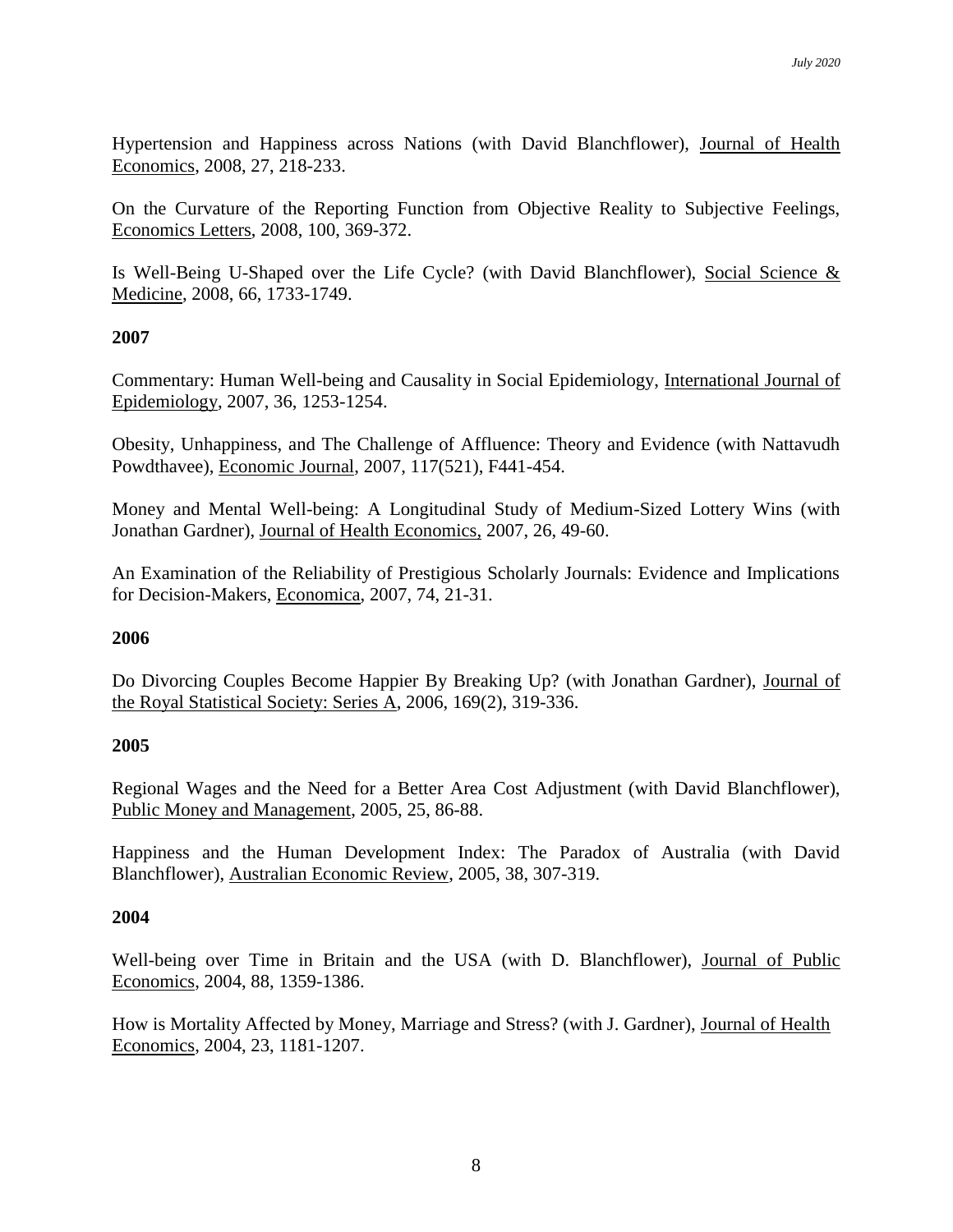Money, Sex and Happiness: An Empirical Study (with D. Blanchflower), Scandinavian Journal of Economics, Special Issue on Behavioural Economics, 2004, 106, 393-416.

# **2003**

The Macroeconomics of Happiness (with R. Di Tella and R. MacCulloch), Review of Economics and Statistics, 2003, 85, 809-827.

How Much do External Factors Affect Well-being? The Psychologist, 2003, 16, 140-141.

## **2002**

A Simple Statistical Method for Measuring How Life Events Affect Happiness (with A. E. Clark), International Journal of Epidemiology, 2002, 31(6), 1139-1144.

## **2001**

Preferences over Inflation and Unemployment: Evidence from Surveys of Happiness (with R. Di Tella and R. MacCulloch), American Economic Review, March 2001, 91, 335-341.

Latent Entrepreneurship Across Nations (with D. Blanchflower and A. Stutzer), European Economic Review, May 2001, 45, 680-691.

Will the New Human Rights Legislation do More Harm Than Good?, The Commonwealth Lawyer, December 2001, 10 (3), 18-20.

An Economist's View of University League Tables, Public Money and Management, July-September 2001, 21 (3), 5-6.

Economics that Matters: A Way to Use the Tax System to Increase the Supply of Human Organs, Kyklos, Special Issue in Honour of Bruno Frey, 2001, 54, 379-381.

Are People Willing to Pay to Reduce Others' Incomes? (with D. Zizzo), Annales d'Economie et de Statistique, Special Issue, July 2001, 39-65.

Internet Use: The Digital Divide (with J. Gardner), in *British Social Attitudes: the 18th Report*, edited by Roger Jowell et al, 2001, Sage, London.

## **2000**

UK Economics and the Future Supply of Economists (with S. Machin), Economic Journal, 2000, 110, F334 – F349.

The Rising Well-Being of the Young (with D. Blanchflower), in Youth Employment and Joblessness in Advanced Countries, edited by David G. Blanchflower and Richard B. Freeman, NBER Series, University of Chicago Press, Chicago and London, 2000.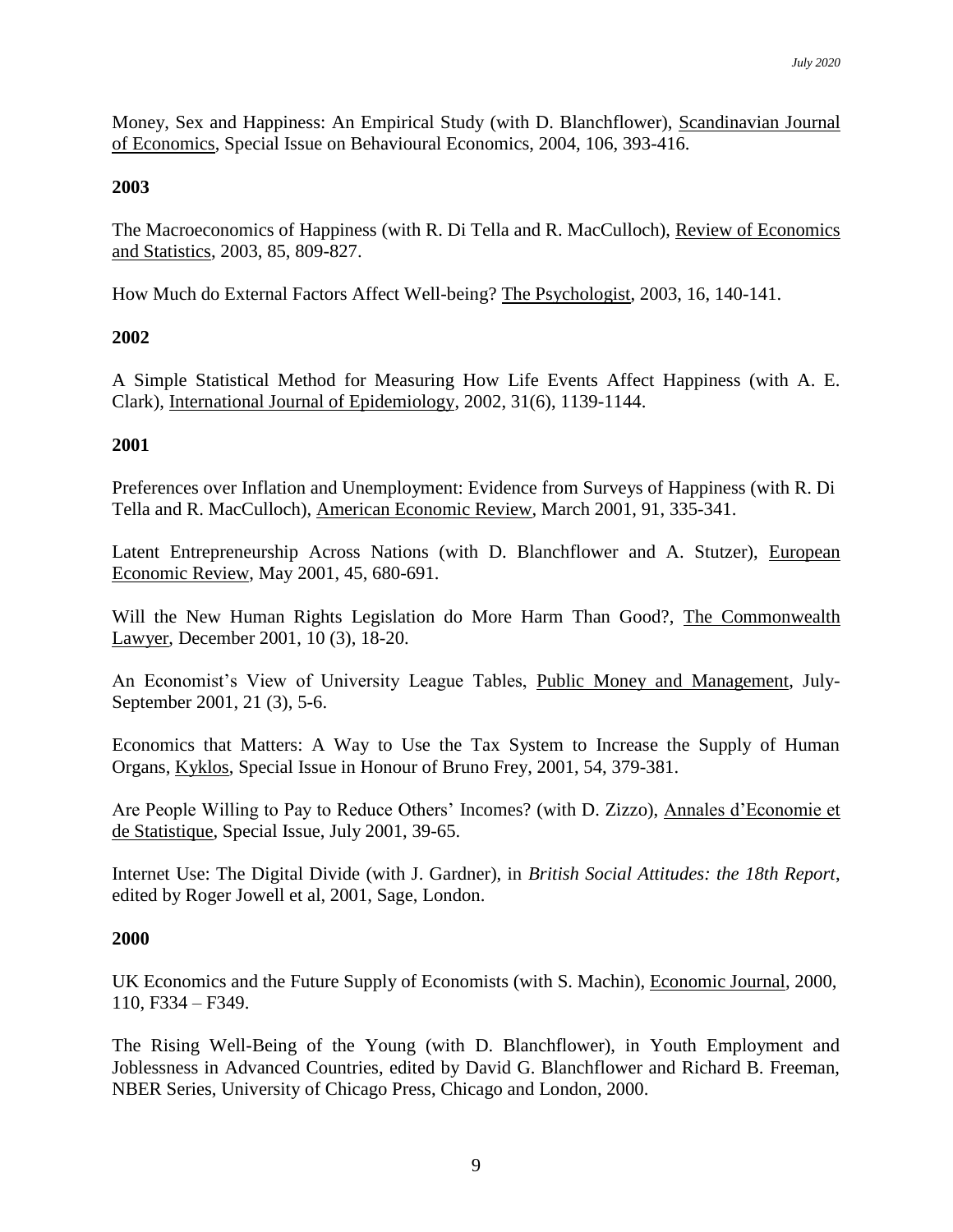# **1998**

What Makes an Entrepreneur? (with D. Blanchflower), Journal of Labor Economics, 1998, 16, 26-60.

Input Prices and Unemployment Equilibria: Theory and Evidence for the United States (with A. Carruth and M. Hooker), Review of Economics and Statistics, 1998, 80, 621-628.

Comparison-Concave Utility and Following Behaviour in Social and Economic Settings (with A. E. Clark), Journal of Public Economics, 1998, 70, 133-155.

## **1997**

Wages and Rent-Sharing: Evidence from Company and Establishment Panels (with A. Hildreth), Journal of Labor Economics, 1997, 15, 318-337.

Thoughts on NAIRU, Journal of Economic Perspectives, 1997, Fall Issue, 11, Correspondence, 227-228.

Happiness and Economic Performance, Economic Journal, 1997, 107, 1815-1831.

## **1996**

Wages, Profits, and Rent-Sharing (with D. Blanchflower and P. Sanfey), Quarterly Journal of Economics, 1996, 111, 227-252.

Is Job Satisfaction U-shaped in Age? (with A. E. Clark and P. Warr), Journal of Occupational and Organizational Psychology, 1996, 69, 57-81.

Satisfaction and Comparison Income (with A. E. Clark), Journal of Public Economics, 1996, 61, 359-381.

Four Pieces of the Unemployment Puzzle, 1994 address to the European Association of Labour Economists. Published in Swedish in The Swedish Labour Market and Work Life, 1996.

## **1995**

An Introduction to the Wage Curve (with D. Blanchflower), Journal of Economic Perspectives, 1995, 9, 153-167.

Age Differences and Employee Well-Being: A Multi-National Study (with K. Birdi and P. Warr), Applied Psychology: An International Review, 1995, 44, 345-373.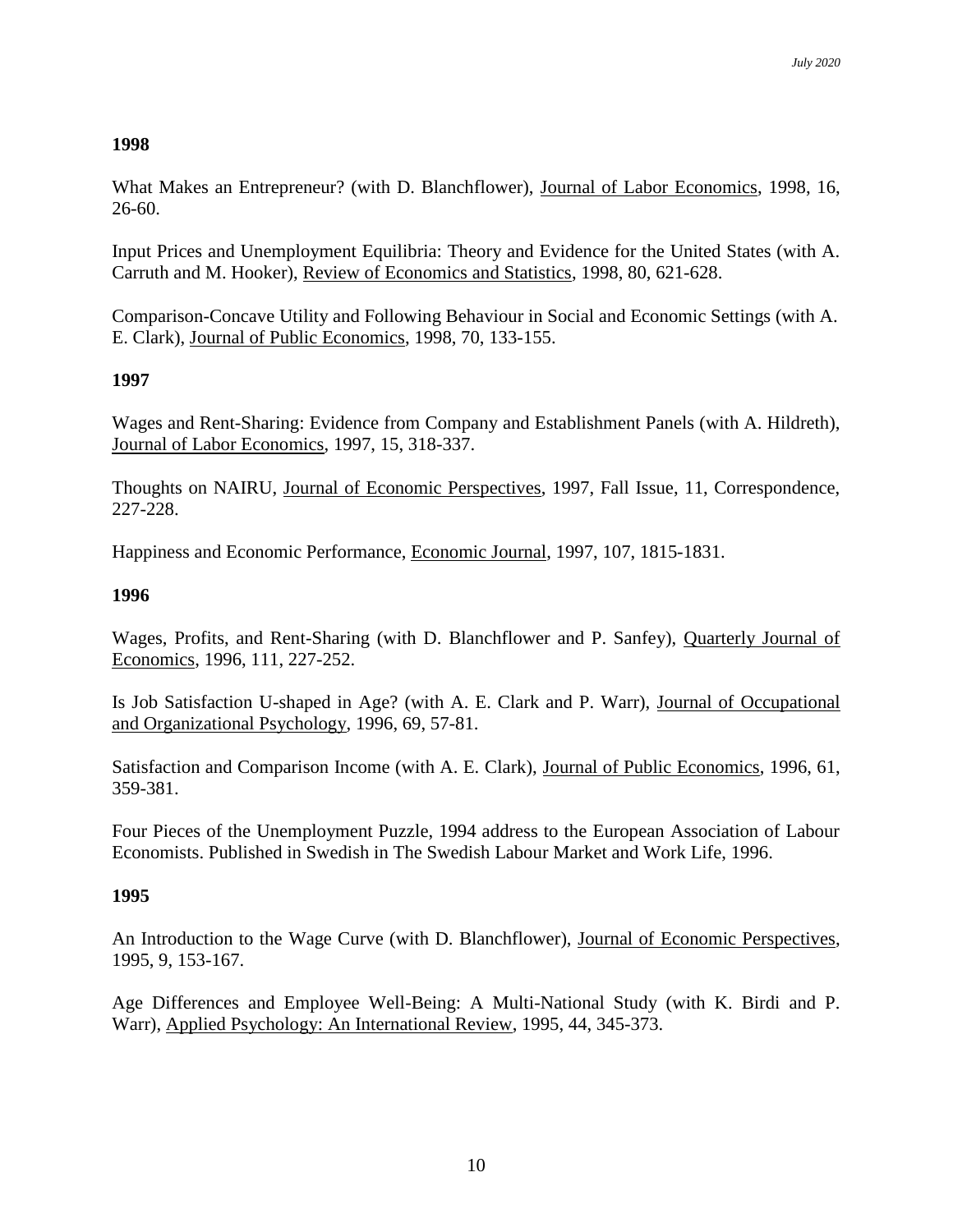International Wage Curves (with D. Blanchflower), in Differences and Changes in Wage Structures, edited by Richard Freeman and Larry Katz, University of Chicago Press, Chicago and London, 1995.

Unemployment, Oil Prices and the Real Interest Rate: Evidence from Canada and the UK (with A. Carruth and M. Hooker), in Aspects of Labour Market Behaviour: Essays in Honour of John Vanderkamp, edited by Louis Christofides, Ken Grant and Robert Swidinsky, University of Toronto Press, Toronto, 1995.

## **1994**

Unhappiness and Unemployment (with A. E. Clark), Economic Journal, 1994, 104, 648-659.

Estimating a Wage Curve for Britain: 1973-1990 (with D. Blanchflower), Economic Journal, 1994, 104, 1025-1043.

## **1993**

Trade Union Utility Functions: A Study of Union Leaders' Views (with A. E. Clark), Industrial Relations, 1993, 32, 391-411.

Efficient Contracts are on the Labour Demand Curve: Theory and Facts, Labour Economics, 1993, 1, 85-114.

Testing for a U-Shaped Wage Curve: A Response (with D. Blanchflower), Scandinavian Journal of Economics, 1993, 95, 245-248.

## **1992**

Real Wage Determination and Rent-Sharing in Collective Bargaining Agreements (with L. Christofides), Quarterly Journal of Economics, 1992, 107, 985-1002.

## **1991**

Progress and Microeconomic Data, Economic Journal, special Centenary Issue, 1991, 101, 75- 81 (reprinted in The Future of Economics, edited by J. Hey, Basil Blackwell, Oxford, 1992; also reprinted in Japanese).

Unionism and Employment Behaviour (with D. Blanchflower and N. Millward), Economic Journal, 1991, 101, 815-834.

Pay-Setting, Self-Employment and the Unions, Oxford Review of Economic Policy, 1991, 7, 31- 40.

An Empirical Study of Unemployment and the Number of Children in Care (with A. Carruth), Oxford Economic Papers, 1991, 43, 502-514.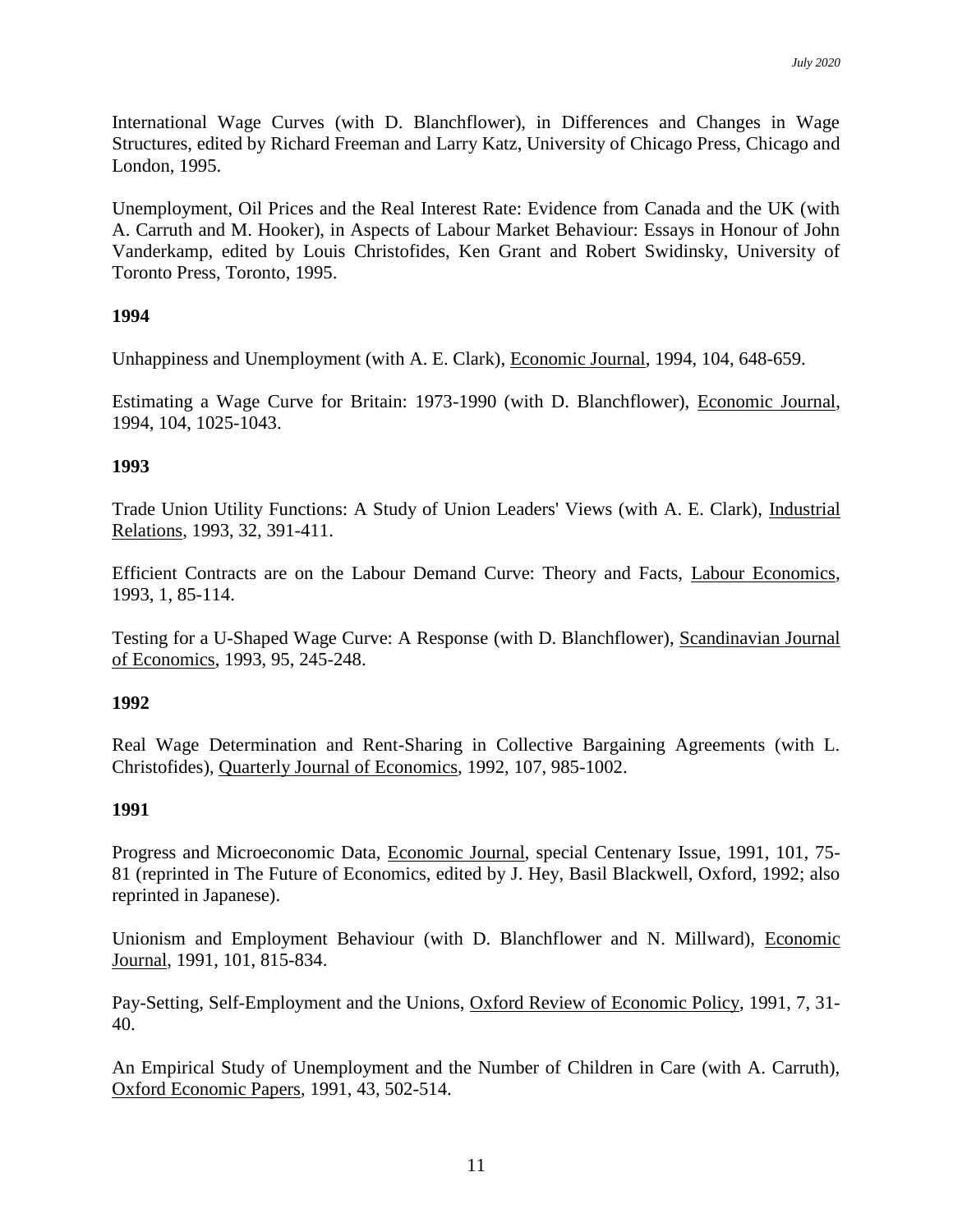Efficient and Inefficient Employment Outcomes: A Study Based on Canadian Contract Data (with L. Christofides), Research in Labor Economics, 1991, 12, 173-190.

## **1990**

Insider Power in Wage Determination (with D. Blanchflower and M. Garrett), Economica, 1990, 57, 143-170.

The Wage Curve (with D. Blanchflower), Scandinavian Journal of Economics, 1990, 92, 215- 235.

The Determination of White Collar Pay (with D. Blanchflower), Oxford Economic Papers, 1990, 42, 356-378.

Self-Employment and the Enterprise Culture (with D. Blanchflower) in British Social Attitudes: The 7th Report, edited by R. Jowell et al, Gower Press, 1990.

Comment on Bils, NBER Macroeconomics Annual, edited by O. Blanchard and S. Fischer, MIT Press, 1990.

## **1989**

International Patterns of Work (with D. Blanchflower) in British Social Attitudes: Special International Report, edited by R. Jowell et.al., Gower Press, 1989.

Housing, Wages and UK Labour Markets - Comments (with D. Blanchflower), Oxford Bulletin of Economics and Statistics, 1989, 51, 137 - 162.

Testing for Multiple Natural Rates of Unemployment in the British Economy (with A. Carruth), in R. Cross (Ed.), Unemployment, Hysteresis and the Natural Rate Hypothesis, Basil Blackwell, 1989.

## **1988**

Internal and External Influences upon Pay Settlements (with D. Blanchflower), British Journal of Industrial Relations, 1988, 26, 363-370.

Profit-Related Pay: Prose Discovered? (with D. Blanchflower), Economic Journal, 1988, 98, 720-730.

Unions and Employment: An Introduction, European Economic Review, 1988, 32, 695-697.

Chapter 5: Comment, in Trade Unions, Employment and Unemployment Duration, edited by B. Holmlund, K. G. Lofgren and B. Engstrom, 1988, Oxford University Press.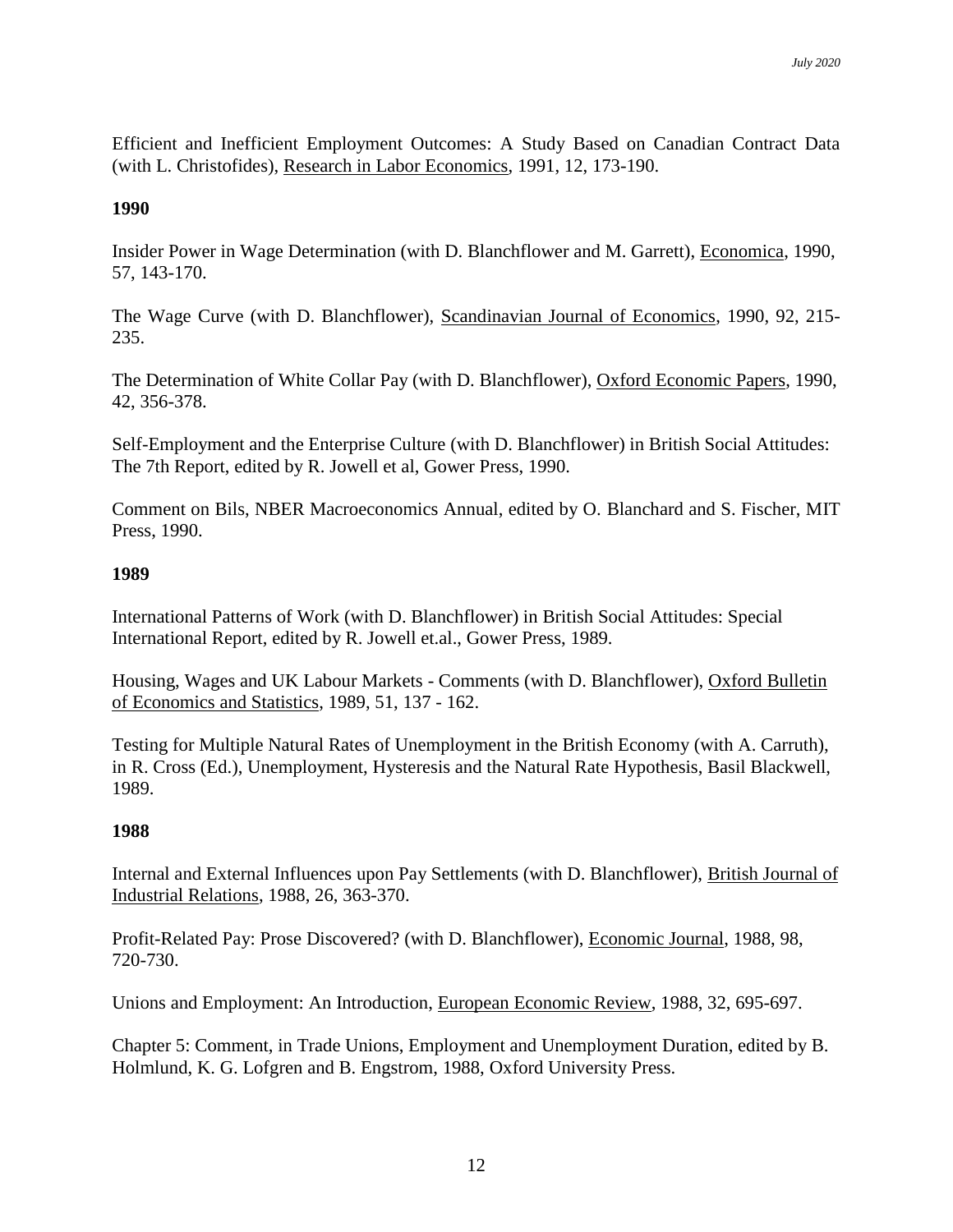# **1987**

On Union Preferences and Labour Market Models: Insiders and Outsiders (with A. Carruth), Economic Journal, 1987, 97, 431-445.

Profit-Sharing - Can it Work? (with D. Blanchflower), Oxford Economic Papers, 1987, 39, 1-19.

New Research on the Economics of Trade Unions and Labor Contracts, Industrial Relations, 1987, 26, 30-45.

A Dynamic Model of Trade Union Behaviour (with D. Kidd), Economica, 1987, 54, 355-366.

Wage Inflexibility in Britain (with A. Carruth), Oxford Bulletin of Economics and Statistics, 1987, 49, 59-78.

## **1986**

Unemployment Insurance and Labor Contracts Under Asymmetric Information: Theory and Facts, American Economic Review, 1986, 76, 365-377.

Wage Determination and Recession: A Report on Recent Work, British Journal of Industrial Relations, 1986, 24, 181-194.

A Test of a Model of Trade Union Behavior: The Coal and Steel Industries in Britain (with A. Carruth and L. Findlay), Oxford Bulletin of Economics and Statistics, 1986, 48, 1-18.

Is Wage Rigidity Caused by Lay-offs by Seniority?, in Wage Rigidity and Unemployment, edited by W. Beckerman, 1986, Duckworths.

# **1985**

The Economic Theory of Trade Unions: An Introductory Survey, Scandinavian Journal of Economics, symposium issue, 1985, 87, 160-193 (reprinted in Spanish in Teoria Economia Y Analisis Empirico De Los Sindicatos, edited by A. Alba, Ministerio de Trabajo, Madrid, 1992).

Miners' Wages in Post-War Britain: An Application of a Model of Trade Union Behavior (with A.Carruth), Economic Journal, 1985, 95, 1003-1020.

Pay and Employment Determination in Britain: What Are Labour Contracts Really Like? (with P. Turnbull), Oxford Review of Economic Policy, 1985, 2, 80-97.

## **1984**

Wage and Employment Structure in an Economy with Internal Labor Markets, Quarterly Journal of Economics, 1984, 99, 693-716.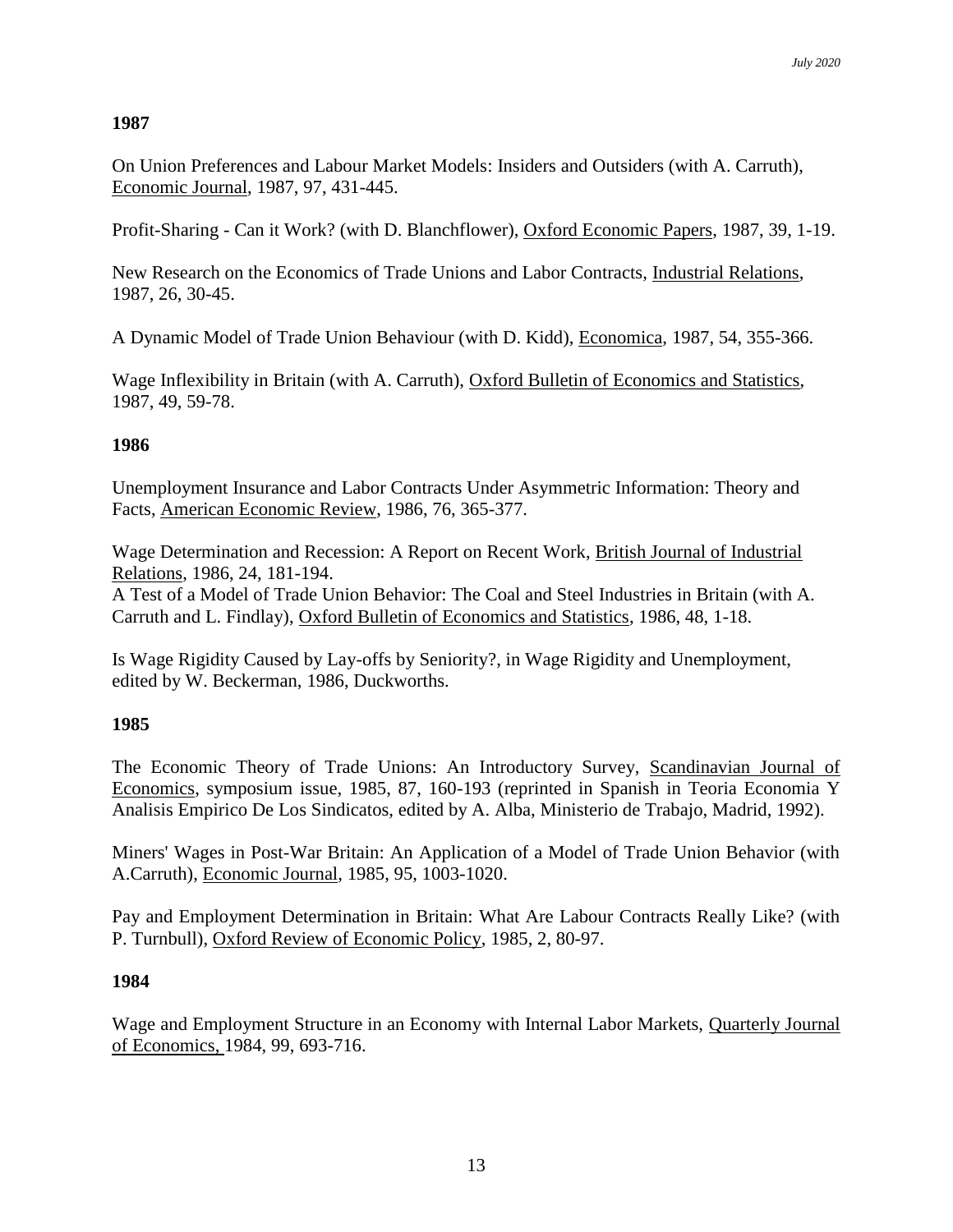Three Theorems on Inflation Taxes and Marginal Employment Subsidies, Economic Journal, 1984, 94, 599-611.

## **1983**

Altruism, Jealousy and the Theory of Optimal Non-Linear Taxation, Journal of Public Economics, 1983, 20, 77-88.

Unemployment Insurance and Redistributive Taxation (with R. Boadway), Journal of Public Economics, 1983, 20, 193-210.

Introduction: The Causes of Unemployment (with C. Gilbert and C. Greenhalgh), Oxford Economic Papers, Supplement, 1983, 35, 1-8.

## **1982**

The Microeconomic Theory of the Trade Union, Economic Journal, 1982, 92, 576-595 (reprinted in Economic Models of Trade Unions, edited by P.Garonna et al, Chapman and Hall, London, 1991).

Wages, Trade Unions and Unemployment: What Can Simple Models Tell Us? Oxford Economic Papers, 1982, 34, 526-545.

Uncertainty and the Trade Union, Economics Letters, 1982, 9, 105-111.

# **1981**

The Theory of Internal Wage and Employment Structure, Bell Journal of Economics [now Rand Journal of Economics], 1981, 12, 263-71.

The Determination of Union and Non-union Wage Rates (with A. Carruth), European Economic Review, 1981, 16, 285-302.

Threat and Morale Effects in the Theory of Wages, European Economic Review, 1981, 16, 269- 283.

**1979** [while a PhD student]

Wage Determination in an Economy with Many Trade Unions, Oxford Economic Papers, 1979, 31, 369-85 (reprinted in Macroeconomics and Imperfect Competition, edited by J-P. Benassy, Edward Elgar, 1995).

# **WORKING PAPERS AND PROJECTS IN PROGRESS:**

The Analysis of Human Feelings (with Jeff Bloem).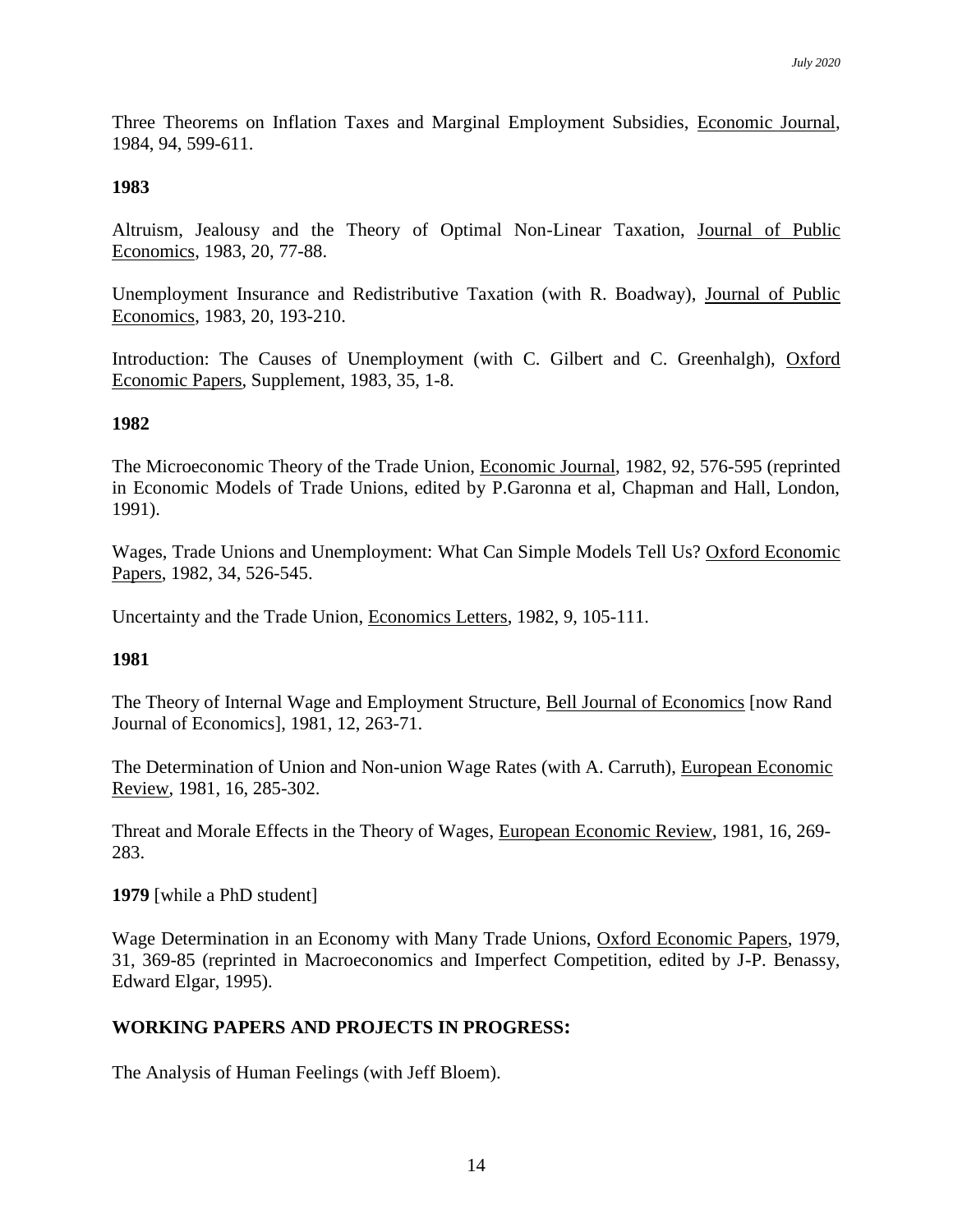Pain and the Business Cycle (with Lucia Macchia).

European Attitudes to Climate Change (with Adam Nowakowski).

Polarization (with Neel Ocean).

Does High Home-Ownership Impair the Labor Market? (with D. Blanchflower).

An Introduction to the Structure of Biomarker Equations (with D. Blanchflower and N. Christakis).

## **SEMINARS AND CONFERENCE PRESENTATIONS:**

At most major universities in Europe and North America. Various named public lectures, including more recently the Rothschild Lecture at the University of Linz, the keynote 2011 lecture at the Western Economic Association Meetings in San Diego, the Gruen Lecture at ANU Canberra, the SER Lecture at NTU Singapore, the Johr Lecture in St Gallen, the annual Van Leer Lecture in Jerusalem, etc.

## **POPULAR WRITING AND MEDIA:**

Approximately 200 articles and letters in *The Financial Times, The Economist, The Guardian, The Times, The Independent, New Statesman, Daily Mail, Times Higher Educational Supplement, The Observer, The Sunday Times, Accountancy, NZZ (Switzerland), CASH (Switzerland), Des Moines Register, Transport Review, Investors Chronicle, The Scotsman, Nexus, Accounting Technician, Spectrum, Doctor, Viewpoint, etc.* Coverage in *Nature*, *New York Times, Wall Street Journal*, *Los Angeles Times*, *Chicago Tribune*, etc.

Approximately 500+ interviews on radio and television, including the World Service, National Public Radio in the USA, BBC 2 Newsnight, CNN Television, The Today Programme Radio 4, BBC1 9pm TV News, BBC1 Breakfast, BBC 1 Lunchtime News, The Money Programme, Channel 4 ITN News, Sky TV News, Radio 4 Analysis, Discovery Today, BBC2 documentaries, Thinking Allowed, PM, Woman's Hour, Afternoon Shift, World at One, Radio 5 Business, The World Tonight, Radio 5 Live, local BBC stations, etc. Live and recorded broadcasts in various countries.

## **CURRENT PROJECTS:**

A long-standing interest in labour markets continues in research on job satisfaction and stress in the workplace.

Other work lies between science and the social sciences.

## **TEACHING:**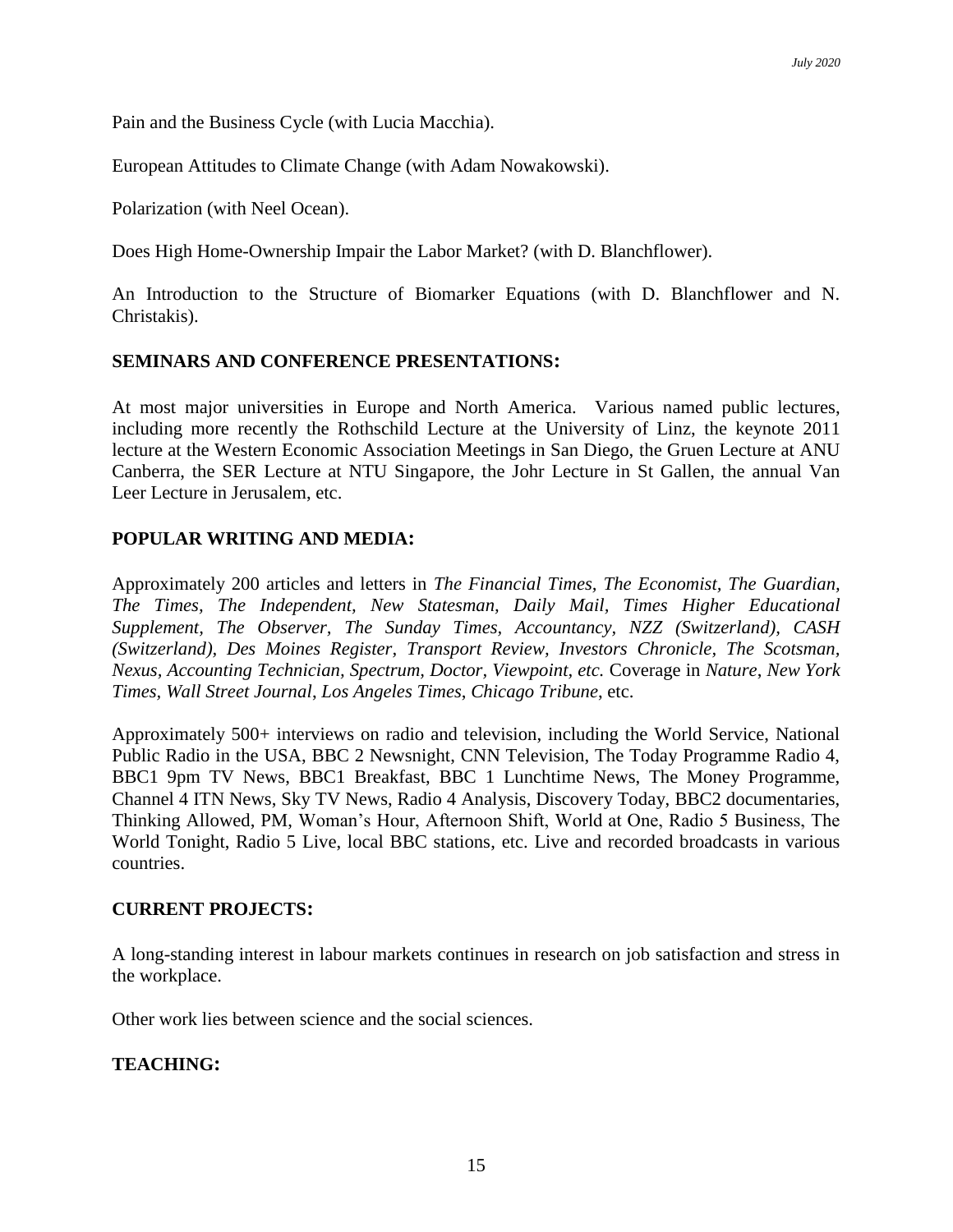Past tutorial teaching, at Oxford and Princeton, on undergraduate and graduate papers, including Economic Principles, Economic Organization, Labour, Money, and Introductory Economics. Graduate lectures on Labour Economics. Class teaching at the London School of Economics. Macroeconomics lecture courses at Dartmouth. Oxford MPhil lectures on wage determination. PhD supervision at LSE and Oxford. Warwick undergraduate and graduate courses in Labour, Macro, and Quantitative Development Economics. MSc and undergraduate thesis supervision. Supervision of RAE (research in applied economics) 3rd year undergraduate dissertations at Warwick. Undergraduate lectures on the economics of happiness.

#### **GRANTS:**

Various from ESRC,

Leverhulme,

Nuffield Foundation, etc.

## **PAST EXTERNAL EXAMINERSHIPS:**

Department of Economics, University College London.

Department of Economics, Aberdeen University.

PhD examiner at many universities

## **REFEREEING:**

For approximately 100 economics, science and social-science journals.

Work for some years on the main advisory panel of the Leverhulme Trust (as principal assessor

on economics and business-school research).

#### **CONSULTING AND ADVISING:**

FTSE-100 companies to small firms.

For various politicians.

#### **RESEARCH WEBSITE LINKS:**

www.andrewoswald.com

## **PERSONAL:**

British citizen.